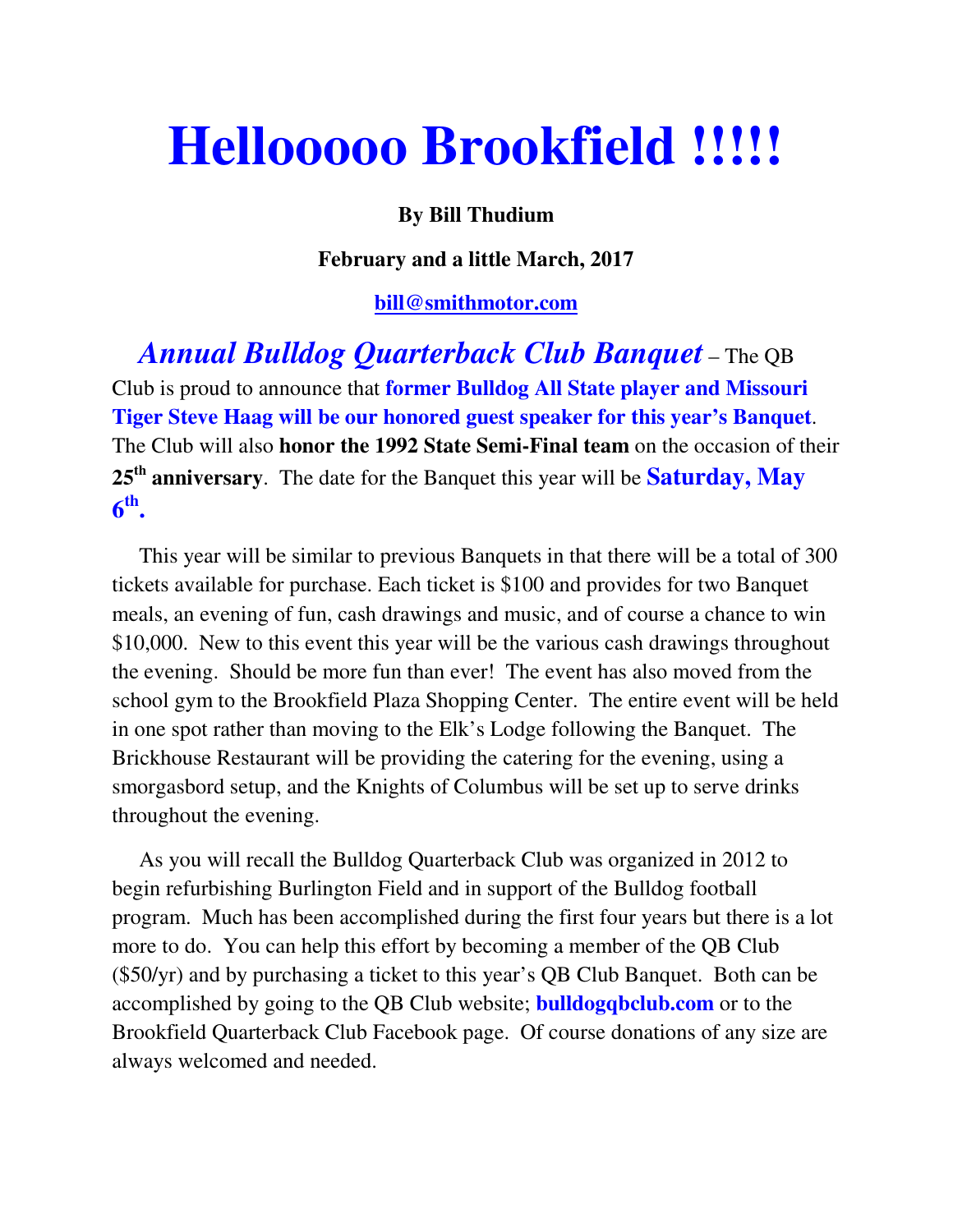As in previous years the \$10,000 grand prize will be drawn at the conclusion of the Banquet. We hope you can attend because we know it will be a memorable evening, however please know your ticket stub will be entered into the drawing regardless of whether or not you can attend. To win other smaller cash drawings made throughout the evening you will need to be in attendance. A completely different format this year and we hope it will be more enjoyable for the crowd, and a great success for the QB Club as we strive to raise funds for historic Burlington Field and our great Bulldog Football Program.

*Historic Twin Parks* - Work on the Twin Parks in town is really beginning to show. The crews have now installed all of the new period lamp posts and they were lit up last week for the first time – what an incredible difference the lighting makes in this Park! Construction of the new amphitheater in the East Twin Park is also completed. The brick layer finished up by wrapping the steel supports with brick. He also completed a brick memorial in the center of the Park where the old gazebo stood. We now have all new sidewalks in this Park and also new curbing and gutters surrounding the Park. Park benches will soon arrive as well. Everyone has been excited to see the finished product –completed well ahead of this summer's Alumni Weekend! I know Alumni Weekend returnees will be thrilled with how beautiful the East Twin Park now looks.

 Work on the West Twin Park is scheduled to begin very soon as well. The Brookfield Area Growth Partnership and the Downtown Committee continue to raise funds for the matching grant we were awarded for Park revitalization and a new playground center. Individuals, businesses and organizations are being asked to purchase engraved bricks, park benches, period lamp posts and memorial plaques. I attached that information to the last Hellooooo Brookfield !!!!! and will glad to resend the West Park information. Last word is that all of the available park benches have now been committed to however there are still plenty of period lamp posts for individuals, organizations and businesses to donate toward, plus the availability of memorial plaques and engraved bricks. Those of you who would be interested in supporting the work in the West Twin Park can send me a note or contact our Brookfield Area Growth Partnership office and visit with Marcia or Becky. The BAGP number is 660-258-7278.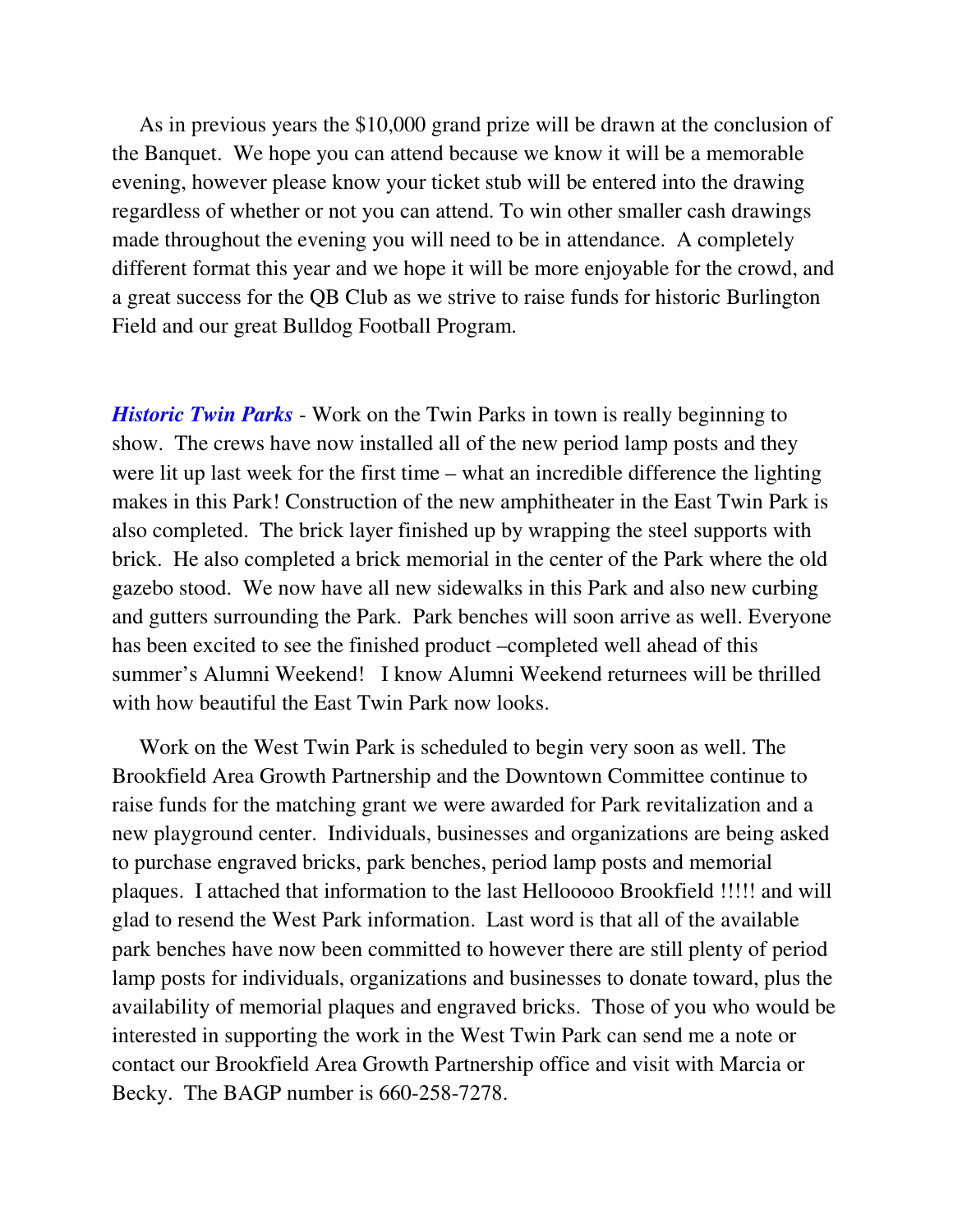*Brookfield Aquatic Center* – Crews have really taken advantage of the terrific "winter" weather to make great strides on Brookfield's new Aquatic Center. The new facility will be located in the South City Park, just east of where the old pool was, near the old brick Shelter House. Plans are to try and have the new facility ready for opening on or around Memorial Day. Exciting times in our Community!

 *Big Changes at BHS (many involving my family!)* - Recently the Brookfield School Board announced the hiring of our son Nile Thudium as the new High School Principal. He will of course have to leave his dream job as Head Coach of the Brookfield Bulldogs to make the move but it is one he and his family gave plenty of time and consideration before deciding in favor of the move. Nile has been a Head Football Coach for a total of 14 years and playing or coaching football since he was 6 years old! Our withdrawal will be worse than his will be!!! It was tough giving up the coaching position he wanted since he was just a kid, however the timing was right and administration was another goal he had set for his career. Now he will be a part of the group that gets to choose his successor! Should be interesting! Also Farron McCollum decided to retire after 26 years as BHS system Director of Maintenance. Our son in law Matt Parn applied for the position and was chosen from several applicants to assume the position. A third big change affecting our family is wife Shane's decision to retire from the system as the Adult Evening Coordinator for the Linn County Area Career and Technical Center. Whew, now that is a lot for one family to absorb in one month! I am confident Nile and Matt will do great things for BHS in their new capacities and look forward to spending more time with my wife, although I think she plans to go back and work part time if there is an opportunity to do so. By the way we won't waiver from following and supporting our beloved Bulldog football team. We will have a freshman and sophomore on the team this year and more on their way!

 *Brookfield Leadership Development Academy* – It was my pleasure to attend the 11<sup>th</sup> Annual Leadership Academy Graduation this past week. Since the Academy began in 2007 we have graduated a total of 154 students. Last night was a smaller class than normal with 11 graduates completing their 6 month course.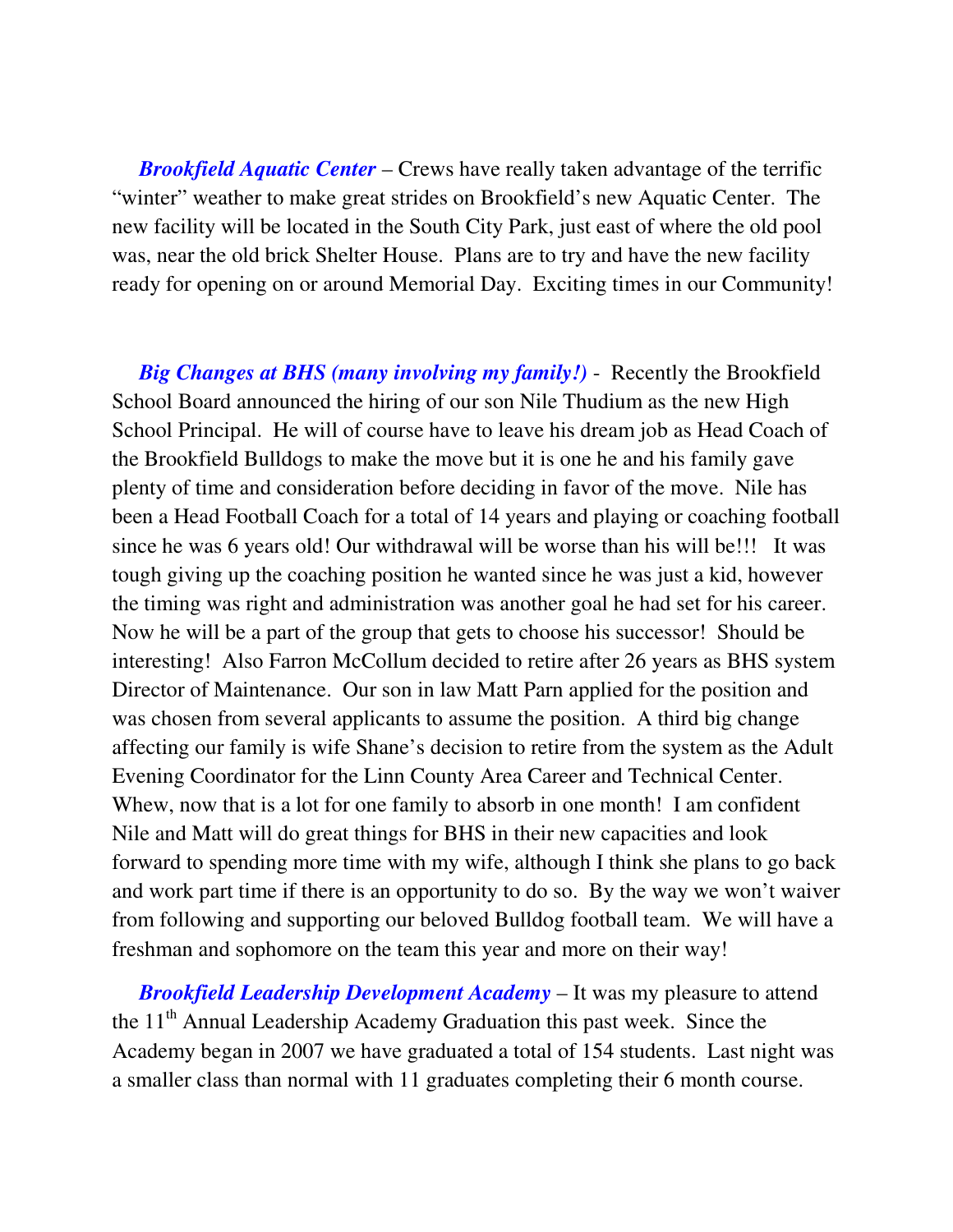*Jimmy Evans* - The week following New Year's Day we buried a really wonderful elderly gentleman from our Church, First Presbyterian. Jimmy Evans was retired from the military and had moved back home to Brookfield many years ago. I have had the good fortune of knowing him really well for a very long time. He was a fellow Church Session member and bought several cars from me! Jimmy grew up in Brookfield and graduated from BHS in 1946. He had the distinction of having lettered three years in football as a tackle. Following the year of his graduation he was actually on the crew that built Burlington Field. Jim told me that one day while helping to dig the footings for one of the iconic derrick style light standards he got his foot stuck in the mud and ended up leaving his boot behind. He always laughed that he left a part of himself in Burlington Field. Jimmy spent much of his adult life serving his Country. I am proud to have known him.

*Birthdays* – March 10<sup>th</sup>, David Melton, Erin Melton, Julie Mosely, Tammy Standley, Randy Thudium, Mildred Sluter, March 11<sup>th</sup>, Melissa Wright Techau, Daniella Dake, Ray Hamilton, Adam Jones, Betty Woodring, Tom Clark, Chryl Devoy, Thomas Devoy, Larry Head, Mary Huffman, March 12<sup>th</sup>, Jona Forte, Amanda Hedrick, Mercedes Lindsay, Wade Watts, March 13<sup>th</sup>, Barbara Tschannen, Abraham Vickery, Carolyn Roberts, Paul Holtman, Kathy Woody, Barbara Cassity Morris, March  $14<sup>th</sup>$ , Elise Reid, Tony Bowen, March  $15<sup>th</sup>$ , Jenna Booth, RJ Duff, Monica Britton, Misty Bowen, Peggy Martin, March 16<sup>th</sup>, Steve Haag, Julie Wright, Marshal Smith, Doris Dodd, Lavonee Newlin, James Taylor, March  $17<sup>th</sup>$ , Kristen Dowell, March  $18<sup>th</sup>$ , Carson Techau, Bob Johnson, Brooke Standley, Jonathan Black, Jerald Schreiner, Brittanie Magnuson, March 19<sup>th</sup>, Philip Hamilton, Malissa O'Dell, Alyssa Mallow, March 20<sup>th</sup>, Robert Allen, Burnie Hicks, Martha Wilkerson, March 21<sup>st</sup>, Ally Tschannen, Zach Olinger, Terry Tarpening, March  $22<sup>nd</sup>$ , Eli Allen, Doris Dennis, Diane Whohlgemuth, Mar.  $23<sup>rd</sup>$ , Robin Rollison Williams, Jacob Heckman, Ashley Scott, Mar. 24<sup>th</sup>, Amanda Alexander, Hans Roensch, Bill Shouse, Ian Thudium, Becky Cleveland, Slade Emery Collier, Tammy Rhoades, Mar.  $25<sup>th</sup>$ , Trish Collins, Emily Littrell, Savannah Neal, Matt Bara, Patricia Collings, Mar. 26<sup>th</sup>, David Harmon, Ellie Remol, Mar. 27<sup>th</sup>, Linda Collins, Chad Shiflett, Mar. 28<sup>th</sup>, Mildred Bailey, Carrie Henry,